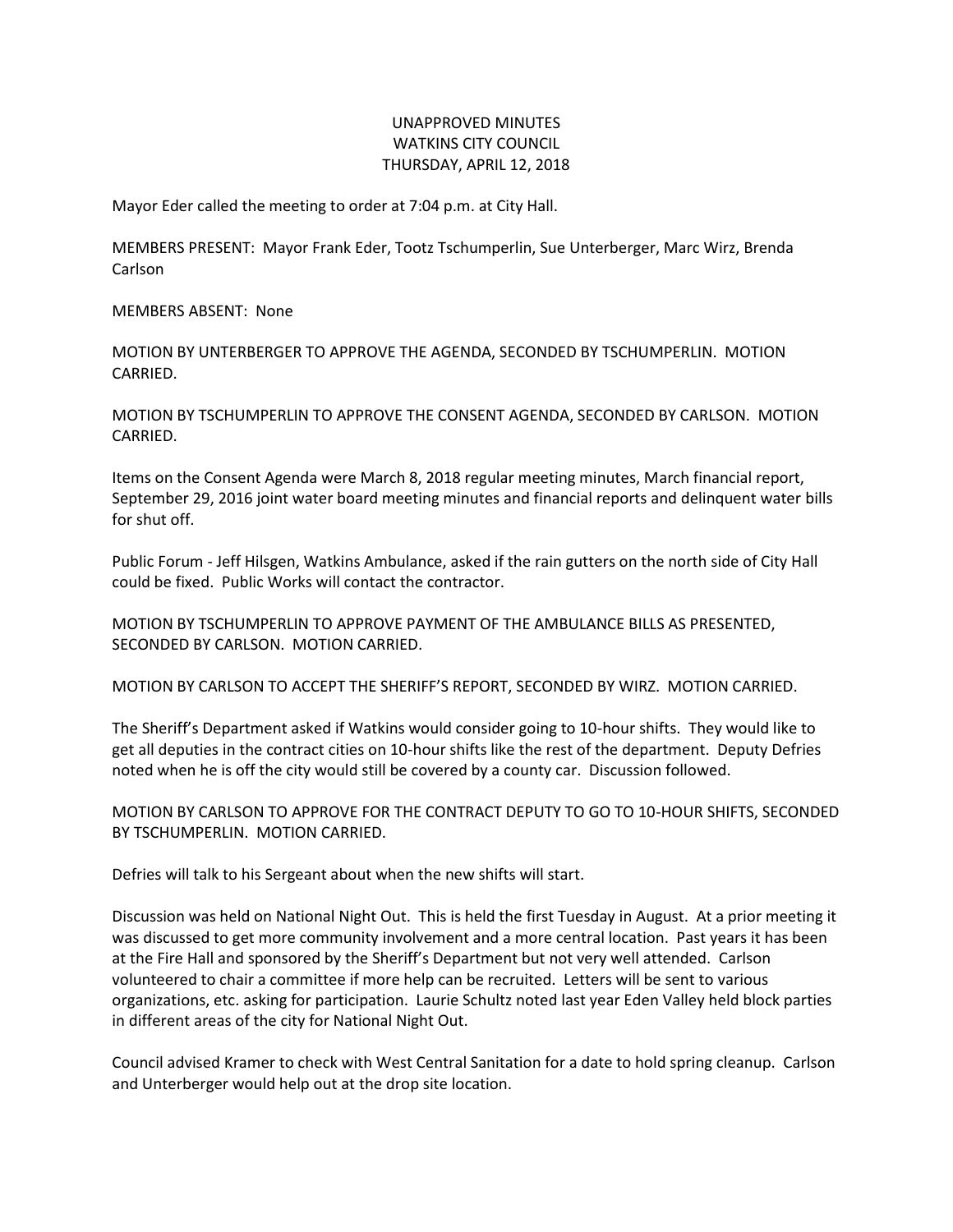Tom and Steven Landwehr were present to discuss the agricultural lease. Discussion was held on first right of refusal language and renewal terms. The attorney asked if the city wanted to include an increase in rent in the renewal terms. Council didn't feel they could make a decision on that now due to what the market could do in five years. Kramer will contact the attorney about an option to renew at the end of this lease and first option to renew. Council wants to be able to negotiate a rate at renewal time. Neither party wants to be locked into any increase at renewal time. Council approved for Landwehr's to begin field work when weather permits.

The attorney had concerns about the agreement that Geronimo presented to the city for a subscription to the solar garden to be built just north of the city. Geronimo is not willing to negotiate the agreement with respect to the terms regarding default/cancellation. This contract states the city shall have no right to terminate this agreement for breach by operator. With the length of the contract, the attorney felt this was a significant concern. They indicated other cities executed this contract but were unwilling to provide copies to the attorney to verify this.

MOTION BY CARLSON TO REFUSE THE CONTRACT WITH GERONIMO AND LEAVE IT, SECONDED BY WIRZ. MOTION CARRIED. TSCHUMPERLIN ABSTAINED.

Council reviewed the Clear Lake Subordinate Service District rate and the city sewer rate and increases over the past years. When the agreement was developed in 2000, the service district rate was set at 110% of what the city rate is. At that time, the city rate was \$2.00/thousand making the service district rate \$2.20 per thousand. In 2004, the city increased to \$4/thousand and the service district to \$4.40/ thousand, both effective 1/1/2005. City rates have since increased to \$5/thousand in 2007, \$8/thousand in 2009, \$11.83/thousand in 2010 and \$11.95/thousand in 2018. The service district has remained at \$4.40/thousand, as the city neglected to include the District in past increases. The agreement with the District is due to renew in 2020. Carlson felt the new agreement should not require the city to justify increases to the service district. [The current agreement does state that the city shall support any rate increase with evidence of the actual cost of treatment along with a pro-rata share of plant and collector system operating costs.] Kramer noted she went back to when rates were increased in the city in 2009 and 2010. In 2008 when council was looking at increasing rates effective 1/1/2009, the 2007 expenses were used to determine an increase. Based on projected revenue, the city was showing a projected deficit of \$49,570.00. The city increased rates \$3/thousand gallons at the time, which still projected a deficit. Had the city increased the District's rate in 2009 to 110% of the city rate at the time, there would have been additional revenue of approximately \$15,840.00. After review and discussion, council agreed to increase the service district rate to \$8.25/thousand gallons. The city must give a 90-day notice on any increase.

## MOTION BY WIRZ TO INCREASE THE RATE FOR THE CLEAR LAKE SUBORDINATE SERVICE DISTRICT TO \$8.25/THOUSAND GALLONS EFFECTIVE 8-1-2018, SECONDED BY CARLSON. MOTION CARRIED.

Council also noted that when renewal negotiations begin, the city will propose that the service district rate match whatever the current city rate is.

Kramer noted the administrative search warrant request will be going before a judge May  $11<sup>th</sup>$  for the property on First Street.

Kramer noted a loss control consultant from the League of MN Cities met with the city regarding the Americans with Disabilities Act. There were recommendations for improving playground and park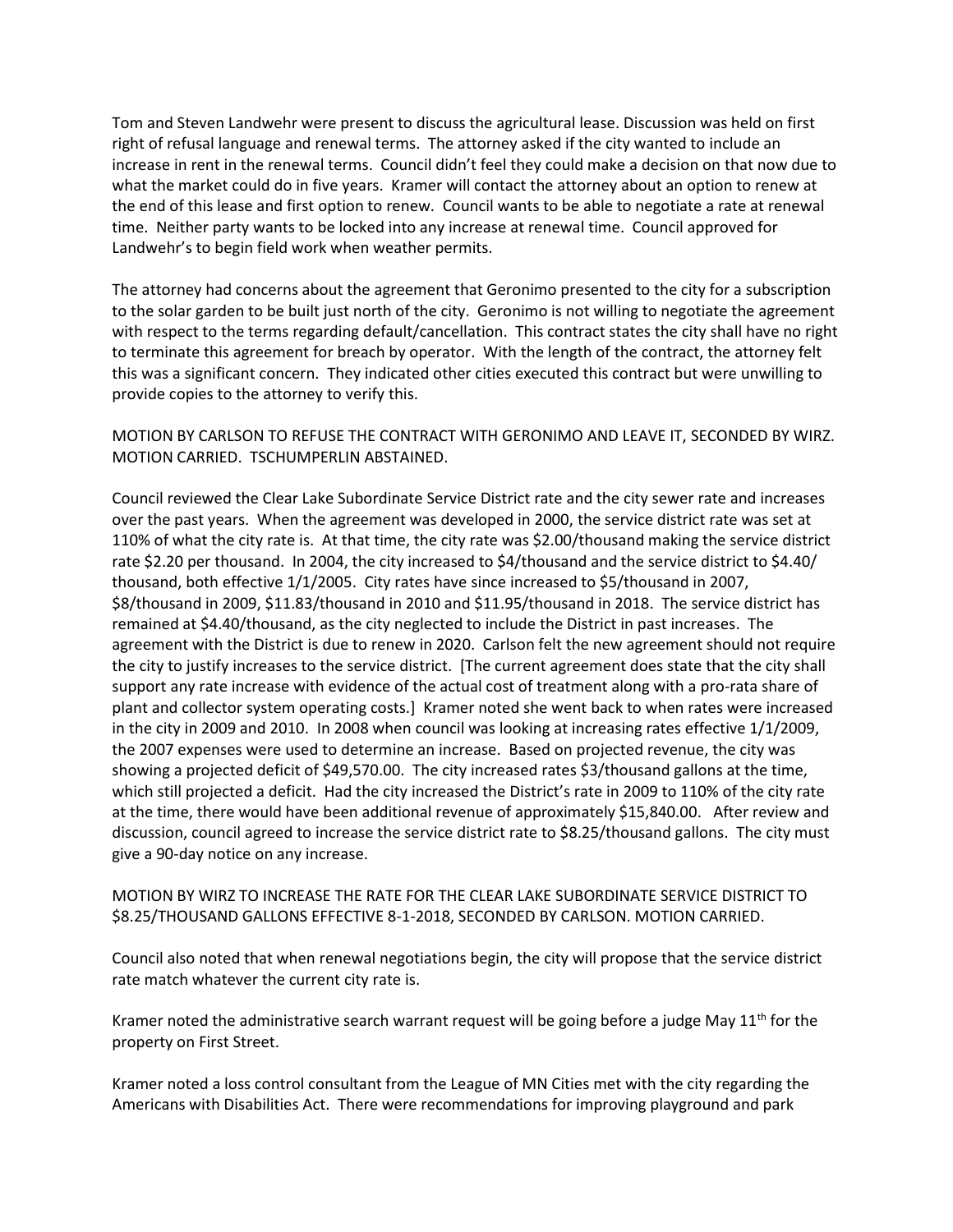accessibility, obtaining new or modifying existing picnic tables for access by wheelchairs, parking, improvements to restrooms and accessible portable restrooms.

EDA update – The EDA would pay for lights and getting power to the new welcome signs along Highway 55 as long as it is no more than \$7,000 and the city pays the monthly utility bill. The estimate from Kramer Electric for their work and for Meeker Coop to bring the power to each sign was \$6,157.38. City council previously approved to pay the monthly bill. The board is looking at re-platting some of the townhome lots at Glenshire Addition to allow for single family homes. The board is working on a program to sell the lots for \$1 but there would be stipulations on purchasing materials locally, hiring local contractors and staying in the home for a certain number of years to qualify for the reduced price. Wirz asked if there was any discussion on what the EDA could do to help sell the lots in Faber Addition or the single family lots in Glenshire Estates Addition. Carlson noted there was not. A party is interested in the EDA lot on east Highway 55 and the board has approved to sell the lot for \$7,500 with stipulations. Jean Reinert is planning to move Backyard Garden Creations from her home to the old Arnold Chevrolet building on Central Avenue North and may be applying for a revolving loan from the EDA. The board is also trying to get another entrance into Glenshire Estates Addition.

Mayor Eder updated council on the Safe Routes to School plan. A committee meeting is scheduled for April 19<sup>th</sup>.

Planning commission update – A business is looking to lease the Watkins House property on  $4<sup>th</sup>$  Street for opioid recovery. The city attorney is researching to see if this type of facility can operate under the existing Conditional Use Permit. The facility would be locked from the outside, but the clients can leave if they choose not to complete the treatment. If the proposed use complies with the Conditional Use Permit that was issued, there would really be no further action the city could take. The building does need to be sprinklered. Geislinger noted the water main is on the west side of the street and they will need to cross both sanitary sewer and storm sewer. They are looking at boring under the road to tie in. It was also noted that clients at the facility would not have a vehicle; however, staff would be parking on the street.

MOTION BY CARLSON TO REAPPOINT ASHLEE LUNDBERG AS POOL MANAGER, SECONDED BY TSCHUMPERLIN. MOTION CARRIED.

MOTION BY CARLSON TO INCREASE POOL MANAGER'S WAGE .50 PER HOUR, SECONDED BY UNTERBERGER. MOTION CARRIED.

MOTION BY CARLSON TO CONTINUE TO OFFER POOL SEASON PASSES WITH THE \$25 EARLY BIRD DISCOUNT, SECONDED BY WIRZ. MOTION CARRIED.

Kramer noted new voting booths were budgeted for and requested approval to order to have by the August primary election. The amount budgeted was \$785.

MOTION BY WIRZ TO APPROVE PURCHASE OF NEW VOTING BOOTHS, SECONDED BY TSCHUMPERLIN. MOTION CARRIED.

MOTION BY UNTERBERGER TO APPROVE THE DRAFT NEWSLETTER, SECONDED BY TSCHUMPERLIN. MOTION CARRIED.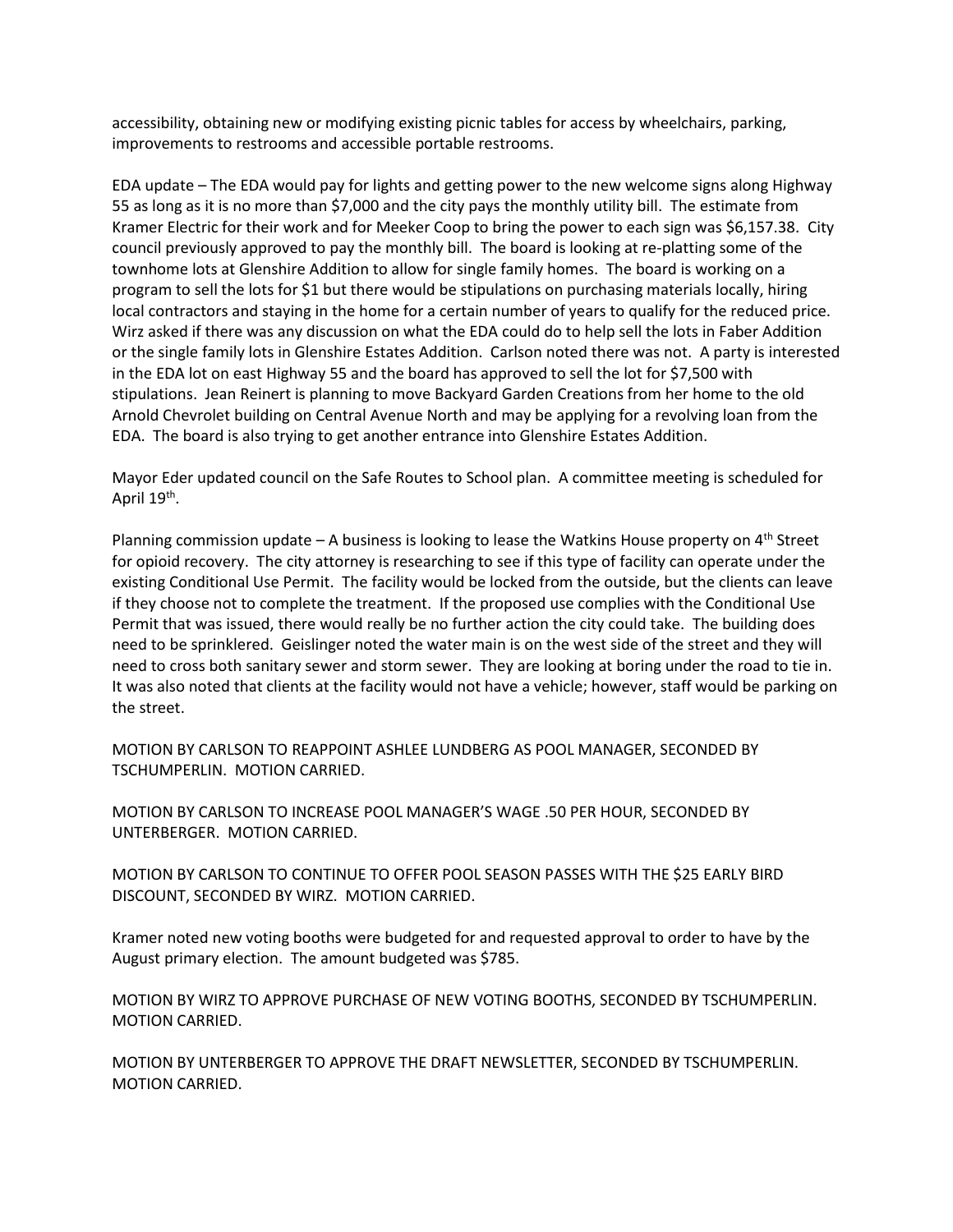Anyone wanting a swimming pool filled by the fire department will need to make arrangements at City Hall and will need to pay before it is filled. Fire Department members should not be contacted directly by the party wanting a pool filled. The department will only fill pools on the first and third Monday night of the month after getting notification from City Hall.

Council discussed getting a sign to recognize the donations made for the new siren. CP Rail donated \$2,500 and Meeker Cooperative donated \$1,275 for a pole through its Operation Roundup Grant program.

MOTION BY WIRZ TO PUT UP A SIGN RECOGNIZING THE DONATIONS, SECONDED BY CARLSON. MOTION CARRIED.

MOTION BY TSCHUMPERLIN TO APPROVE PAYMENT OF THE BILLS AS PRESENTED, SECONDED BY CARLSON. MOTION CARRIED.

Kramer noted a portion of the south side of the electronic sign is out. Last year the city did get a letter stating the sign was over 10 years old and parts would be available for a limited time. Kramer contacted Scenic Sign where the sign was purchased from and they have confirmed that parts are no longer available. Scenic Sign will come out and try to arrange the mods as best they can so the message is as good as it can be. Kramer did advise Scenic Sign to get some quotes on replacing the electronic message portion of the sign for council to review.

The 2018 street project is scheduled to start in late June. Once mobilized, the contractor will be handling both the mobile home park streets and Highway 55/School Avenue intersection at once. A preconstruction meeting is planned for late May.

A few fire department members require lenses for the SCBA masks. Council approved to purchase these and charge to the Fire Protection Equipment Fund.

MOTION BY TSCHUMPERLIN TO PURCHASE THE LENSES FOR THE SCBA MASKS, SECONDED BY CARLSON. MOTION CARRIED.

Kramer noted the city was contacted by MN Department of Human Services (DHS) about a supplemental payment for the ambulance service. Legislation was enacted requiring DHS to expand eligibility for supplemental payments to all government-owned ambulance providers, excluding ambulance companies owned by Tribal governments. This is a voluntary program and Watkins Ambulance may qualify. Supplemental payments are Medicaid payments that are in addition to the payments the provider received when the ambulance service was delivered to the Medicaid patient. Supplemental payments are limited to fee-for-service payments and are paid once per year and cover all of the services delivered to Medicaid patients during that year. The payments are calculated to pay out the difference between the payment the provider received at the time of service and the maximum allowed payment amount. There is a federal share and a non-federal share. Either the city can participate using its General Fund or the Ambulance can participate on its own. If the city General Fund pays the nonfederal share, the ambulance service would get 100% of the supplemental payment. None of that payment can be returned to the city General Fund. If the Ambulance Fund participates, it would get 50% of the payment. Discussion followed.